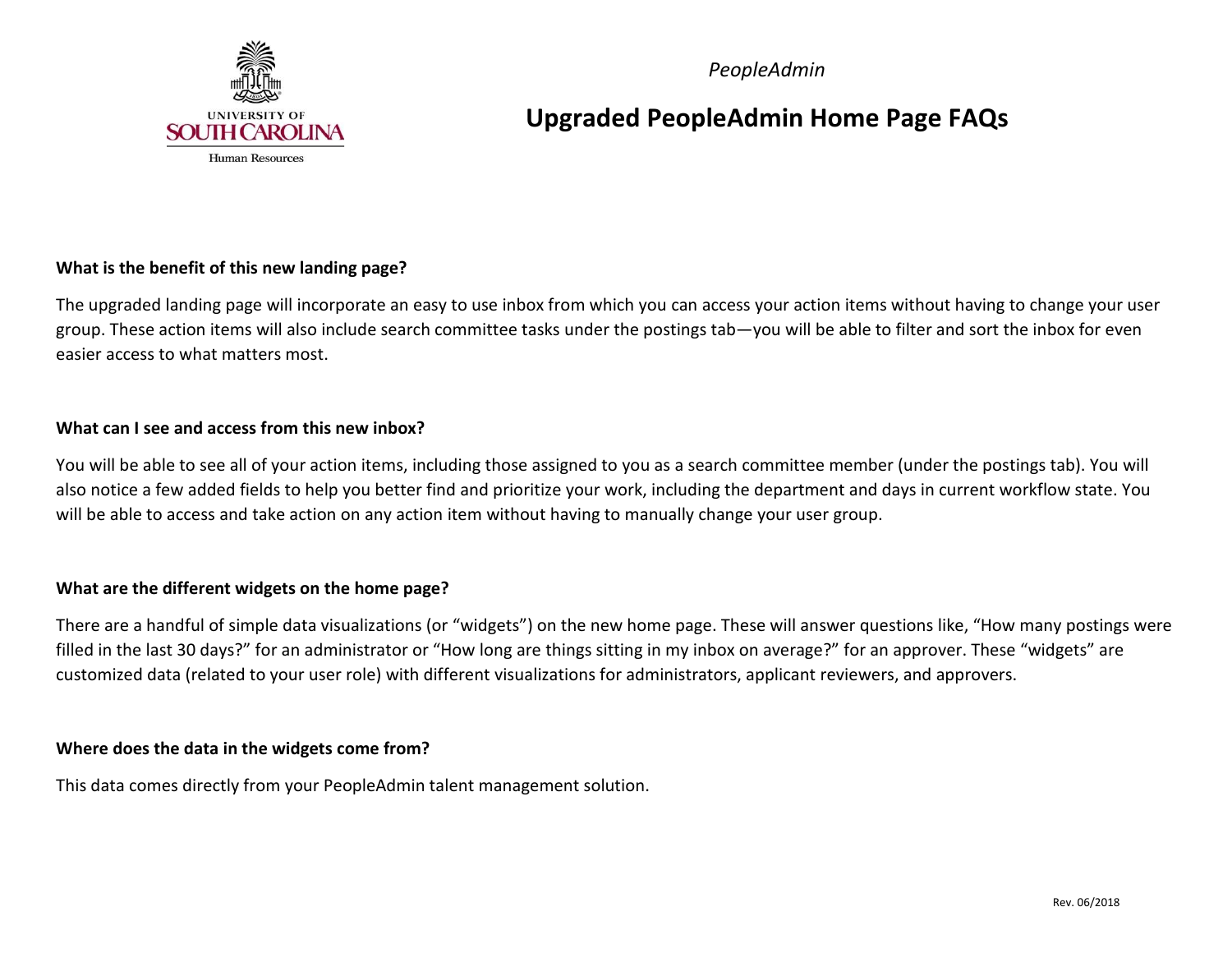

**PeopleAdmin** 

# **Upgraded PeopleAdmin Home Page FAQs**

| <b>Human Resources</b><br>What will it look like?                                                                             | <b>INBOX</b><br>All action items at their current<br>state and day in their current state. |                                |                                                                          | <b>WIDGETS</b><br>Simple data visualizations that are data<br>based for Administrators, Applicant<br>Reviewers, and Approvers |
|-------------------------------------------------------------------------------------------------------------------------------|--------------------------------------------------------------------------------------------|--------------------------------|--------------------------------------------------------------------------|-------------------------------------------------------------------------------------------------------------------------------|
| Hire<br>SOUTH CAROLINA                                                                                                        |                                                                                            |                                |                                                                          | Welcome, Hernandez Hicks My Profile Help logout<br>User Group:<br>Employee<br>$\overline{\mathbf{v}}$                         |
| Home<br>Inbox<br>SEARCH                                                                                                       | Postings 12                                                                                | Users 13 Hiring Proposals      | Position Requests   Onboarding Tasks   Special Handling Lists<br>Filters | Shortcuts <b>v</b><br><b>OFilled Postings</b><br>Last 30 days                                                                 |
| TITLE<br>Dual Enrollment Coordinator                                                                                          |                                                                                            | <b>CURRENT STATE</b><br>Posted | DAYS IN CURRENT STATE<br>341                                             |                                                                                                                               |
| USC Lancaster - Palmetto College<br><b>Disability Resource Center Program Manager</b><br>Student Disabilities Resource Center |                                                                                            | <b>HR</b> Recruitment          | 267                                                                      | Faculty RGP/TL   Faculty FTE   Student<br>Adjunct/Temporary                                                                   |
| Assistant Director of Success Connect<br>Student Success Center                                                               |                                                                                            | <b>HR Recruitment</b>          | 267                                                                      | Applicants Per Day                                                                                                            |
| Success Coordinator, Peer Writing & Communications<br>Student Success Center                                                  | You can take action on                                                                     | <b>HR Recruitment</b>          | 267                                                                      | Last Week<br>1.0                                                                                                              |
| Senior Regional Admissions Representative<br>Undergraduate Admissions                                                         | any action item without<br>manually changing                                               | <b>HR Recruitment</b>          | 267                                                                      |                                                                                                                               |
| Senior Regional Admissions Representative<br>Undergraduate Admissions                                                         | your user group                                                                            | <b>HR</b> Recruitment          | 267                                                                      | 0.5                                                                                                                           |
| <b>Nurse Practitioner</b><br><b>Health Services</b>                                                                           |                                                                                            | <b>HR</b> Recruitment          | 267                                                                      |                                                                                                                               |
| <b>Physician Assistant</b><br><b>Health Services</b>                                                                          |                                                                                            | <b>HR Recruitment</b>          | 267                                                                      | Sun<br>Mon<br>Fri<br>Sat<br>Thu                                                                                               |
| Area Maintenance Tech<br><b>Facilities Maintenance</b>                                                                        |                                                                                            | <b>HR</b> Recruitment          | 267                                                                      | Inbox Items<br>Open Postings                                                                                                  |
| <b>Application Scientist</b><br>Division of Information Technology                                                            |                                                                                            | <b>HR Recruitment</b>          | <b>WATCHLIST</b><br>267<br>Unwatch any postings                          | 25<br>330                                                                                                                     |
|                                                                                                                               | $\leftarrow$ Previous 7 2 Next $\rightarrow$                                               |                                | on your watchlist by                                                     |                                                                                                                               |
|                                                                                                                               |                                                                                            |                                | clicking the unwatch tab.                                                | My Links<br><b>Applicant Portal</b>                                                                                           |
| <b>Watch List</b>                                                                                                             |                                                                                            |                                | Postings Hiring Proposals<br><b>Position Requests</b>                    | Previous Version of this Site                                                                                                 |
| SEARCH                                                                                                                        |                                                                                            |                                | <b>Unwatch Postings</b>                                                  |                                                                                                                               |